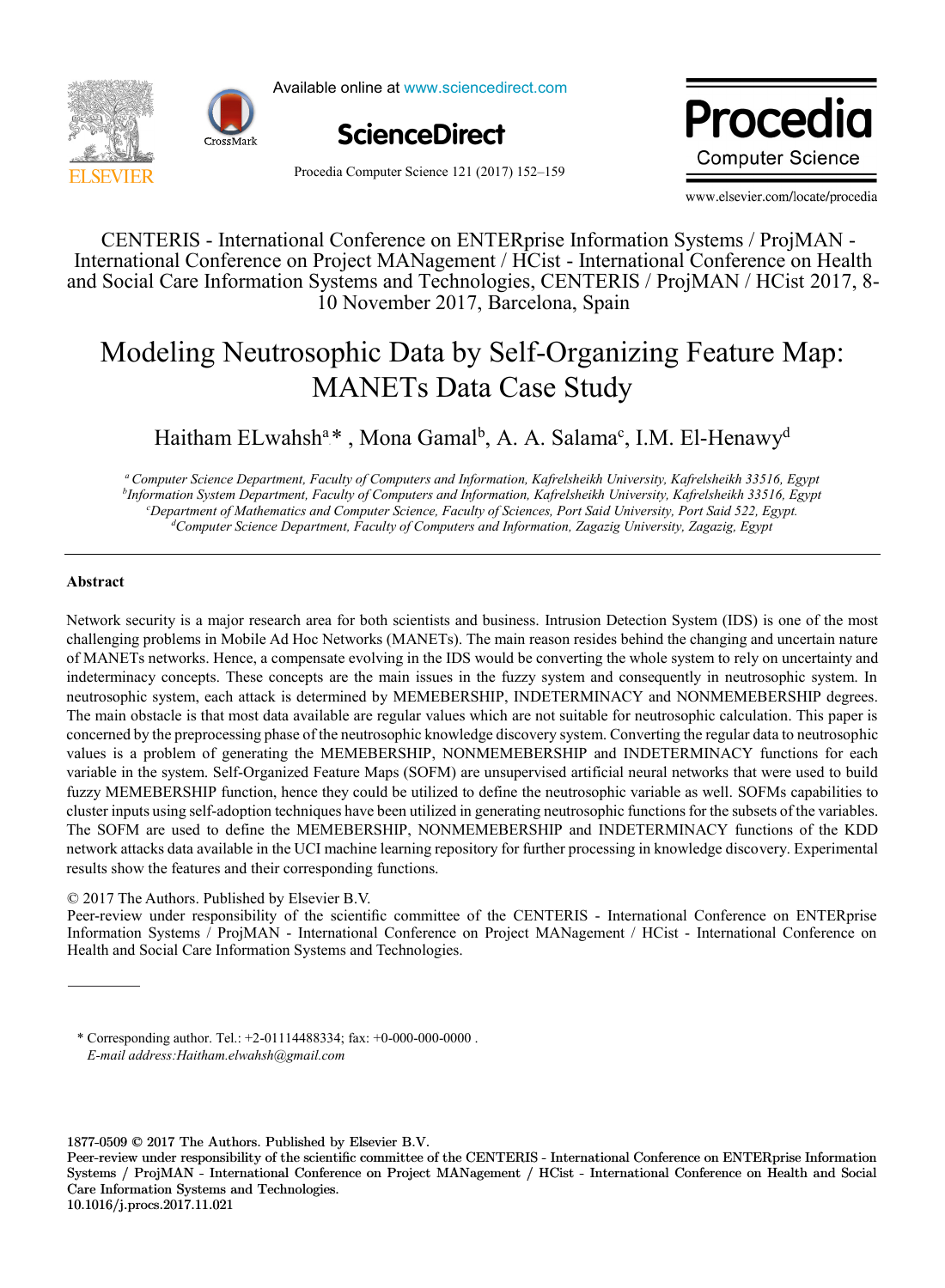*Keywords:*MANETs; Neutrosophic system; Self-Organized Feature Map; Intrusion Detection System (IDS).

#### **1. INTRODUCTION**

Mobile Ad hoc Network (MANET) is a system of wireless mobile nodes that dynamically self-organized in arbitrary and temporary network topologies without communication infrastructure. This network may change quickly and unforeseeable. The unique characteristics of MANET give an adversary the opportunity to launch numerous attacks against ad-hoc networks [1].

Security in Mobile Ad Hoc Network is the most important concern for the basic functionality of network [15]. The Security issues have been met when availability of network services, confidentiality and integrity of the data can be achieved by assuring that. MANET often suffer from security attacks because of its features like open medium, changing its topology dynamically, lack of central monitoring and management, cooperative algorithms and no clear defense mechanism. These factors have changed the battle field situation for the MANET against the security threats [16, 18]. Classifying these threats is a challenging procedure that suffers from uncertainty and indeterminacy problems. Fuzzy [19] and neutrosophic [3] disciplines provide a logical base for dealing with uncertainty problems.

The concept of fuzzy sets was introduced by LotFI A. Zadeh in 1965 [20]. Since then the fuzzy sets and fuzzy logic have been applied in many real life problems in uncertain and ambiguous environments. The traditional fuzzy sets are characterized by the MEMEBERSHIP value or the grade of MEMEBERSHIP value. Sometimes it may be very difficult to assign the MEMEBERSHIP value for fuzzy sets. Consequently the concept of interval valued fuzzy sets was proposed [17] to capture the uncertainty grade of MEMEBERSHIP value. In almost realistic life problems in expert system, credence system, information coalition and so on, we must consider the truth-MEMEBERSHIP as well as the falsification-MEMEBERSHIP for convenient description of an object in unreliable, obscure environment. Neither the fuzzy sets nor the interval valued fuzzy sets is appropriate for such a situation. Intuitionistic fuzzy sets introduced by Atanassov [21] are appropriate for such a situation. The intuitionistic fuzzy sets can only handle the incomplete information considering both the truth-MEMEBERSHIP (simply MEMEBERSHIP) and falsity-MEMEBERSHIP (NON-MEMEBERSHIP) values. It does not handle the indefinite and discrepant information which exists in credence system.

Smarandache [22] introduced the concept of neutrosophic set which is a mathematical tool for handling problems involving imprecise, indeterminacy and inconsistent data. Neutrosophic system is a generalization for fuzzy system. In neutrosophic set, indeterminacy is quantified explicitly. MoreOver, truth-MEMEBERSHIP, indeterminacy MEMEBERSHIP and falsification-MEMEBERSHIP are independent. In [7] Salama introduced the concept of neutrosophic crisp set Theory, to represent any event by a triple crisp structure. Moreover, the work of Salama et al. [5-9] formed a starting point to construct new branches of neutrosophic mathematics and computer sci. Hence, Neutrosophic set theory turned out to be a generalization of both the classical and fuzzy counterparts. This assumption is very important in a lot of situations such as information fusion when we try to combine the data from different sensors. Neutrosophic set is a potential general conventional framework which propagate the concept of the classic set, fuzzy set [20], interval valued fuzzy set intuitionistic fuzzy set [3], etc. A neutrosophic set A defined on universe U.  $x = x(T, I, F) \in A$  with T, I and F being the real standard or nonstandard subsets of  $]0^-$ ,  $1^+$ [. T is the degree of truth-MEMEBERSHIP function in the set  $A$ ,  $I$  is the INDETERMINACY function in the set  $A$  and  $F$  is the falsity-MEMEBERSHIP function in the set A.Building a neutrosophic IDS is a feasible solution in dealing with ambiguity circumstances. The neutrosophic IDS is composed of two main sub modules: the preprocessing phase and the network attacks classification phase. The preprocessing phase concentrates on preparing the network data in a format suitable for the classification module. This paper is concerned in reformatting the regular data in the KDD data set [23] into neutrosophic format  $(x, \mu_A(x), \sigma_A(x), v_A(x))$  where x is the value of attribute data,  $\mu_A(x)$  is the MEMEBERSHIP value,  $\sigma_A(x)$  is the INDETERMINACY value and  $v_A(x)$  is the NON-MEMEBERSHIP MEMEBERSHIP value of the x in the data space. Although, manual procedures of human interfering could help in reformatting the neutrosophic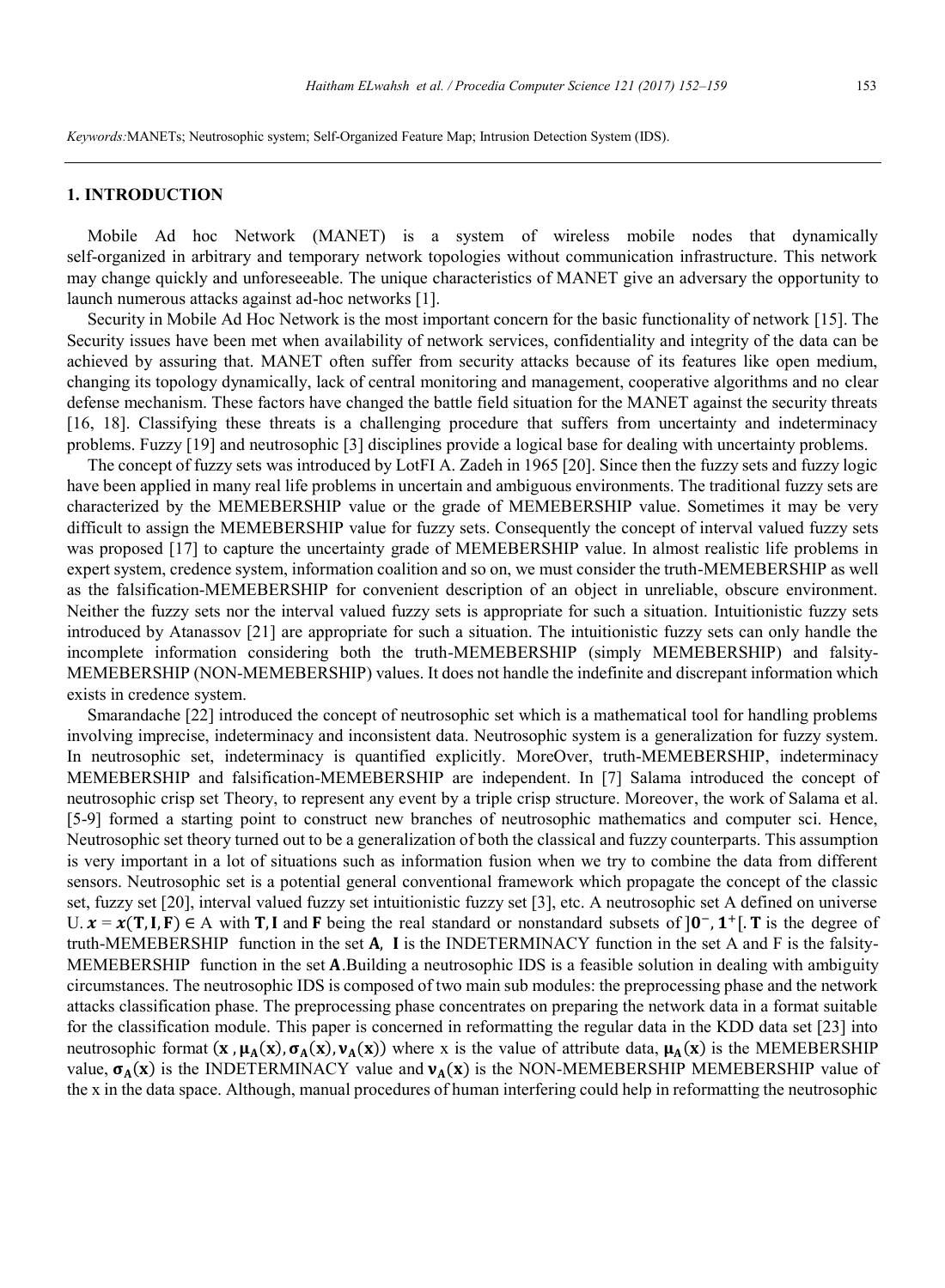network data, the huge amount of data would be an obstacle for this kind of help. Semi manual techniques could be utilized here. Human expert could help in preparing a subset of common values in the network data. Then, a machine learning technique could be utilized to learn from this subset and complete the process of reformatting. The rest of this paper is organized as follows: section 2 presents the theories and overviews. Section 3 proposes the SOFM to learn the neutrosophic functions $\mu_A(x)$ ,  $\sigma_A(x)$ ,  $\nu_A(x)$ . Section 4 and 5 show the experimental results and conclusion respectively.

#### **2. THEORIES AND OVERVIEW**

#### *2.1 Neutrosophic System*

Neutrosophy has set the establishment for a whole family of new mathematical theories propagating both their classical and fuzzy counterparts [2, 3, 4] such as a neutrosophic set theory. We mention some relevant basic preliminaries, and in particular, the work of Smarandache in [ 5, 6, 7] and Salama et al. [8,9]. Smarandache introduced the neutrosophic components  $T, I, F$  which represent the MEMEBERSHIP, indeterminacy, and NON-MEMEBERSHIP values respectively, where  $]0^-, 1^+[$  is nonstandard unit interval. Salama et al. introduced the following: Let X is a non-empty fixed set. A neutrosophic set is an object having the form  $A =$  $(x, \mu_A(x), \sigma_A(x), \nu_A(x))$ where $\mu_A(x), \sigma_A(x)$ , and  $\nu_A(x)$ which represent the degree of MEMEBERSHIP function (namely), the degree of indeterminacy (namely), and the degree of NON-MEMEBERSHIP (namely  $\mu_A(x)$  the degree of indeterminacy namely  $(\sigma_A(x))$  and the degree of non-member ship (namely  $v_A(x)$ ) respectively of each element $x \in X$  to the setA where

$$
0^- \leq (\mu_A(x), \sigma_A(x), \nu_A(x)) \leq 1^+ \text{ and } \tag{1}
$$

$$
0^- \leq \left(\mu_A(x) + \sigma_A(x) + \nu_A(x)\right) \leq 3^+ \tag{2}
$$

Smarandache introduced the following: Let T, I,F be real standard or nonstandard subsets of  $] 0^-, 1^+]$ , with Sup T=t sup, inf T=t inf ; Sup I=i sup, inf I=i inf ; Sup F=f sup, inf F=f inf ; n-sup=t sup+i\_sup+f\_sup n-inf=t inf+i inf+f inf, ; **T**, **I**, **F** are called neutrosophic components.

# *2.2 Kohonen's self-organizing Feature Map (SOFM)*

Kohonen Self-Organizing Maps (or just Self-Organizing Maps, or SOMs for short), are a type of neural network [10, 12]. They were developed in 1982 by Tuevo Kohonen, a professor emeritus of the Academy of Finland. Self-Organizing Maps are aptly named. "Self-Organizing" is because no supervision is required. SOFMs learn on their own through unsupervised competitive learning. "Maps" is because they try to chart their weights to stratify to the given input data [13]. The nodes in a SOM network attempt to become like the inputs presented to them. Assuming an input vector of  $z_n = [x_n y_n]T$ , the SOFM will go through two main phases. The first is the training phase which accept the input data and apply the calculations in equations 2,3 and 4 to find the winning neuron and update the network connections. The second is the retrieving phase which retrieves the weight connections associated with the winning neuron for each new instance of input data.

$$
q(\mathbf{x}_n) = \min_{\substack{\text{[v]} \mid \text{[t] is } \mathbf{N} }} \|\mathbf{x}_n - \mathbf{w}_j\| \tag{3}
$$

$$
\eta_{qj}[t] = \begin{cases} \text{min}_{q} & (4) \\ 0j \notin N_q & \end{cases}
$$

$$
\mathbf{w}_j[t+1] = \mathbf{w}_j[t] + \eta_{qj}[t] (\mathbf{x}_n[t] - \mathbf{w}_j[t])
$$
\n(5)

With, in this case, the weight vector $w_j = [w_{j1}w_{j2} \dots \dots \dots \dots w_{jd}x_{j(d+c)}]^T = [w_{jd}w_{jc}]$ ,  $j = 1, ..., J$ . After the learning phase, the SOFM can be considered as a MEMEBERSHIP generation network just like its counterpart, the feed forward multilayer neural network trained with a supervised learning algorithm [14]. However, in the retrieving phase, it is not as straightforward as in the case of the feed forward multilayer neural network and some modification, described next, is required. In the retrieving phase, the input feature vector is only $\mathbf{x}_n$ . Therefore, the input feature vector will find the best matching neuron q by considering only the weight sub vector $w_{jd} = [w_{j1} \dots w_{jd}]^T$  related to input features, which is Eq. 2. After finding the winning neuron q, the output of SOFM is the weight sub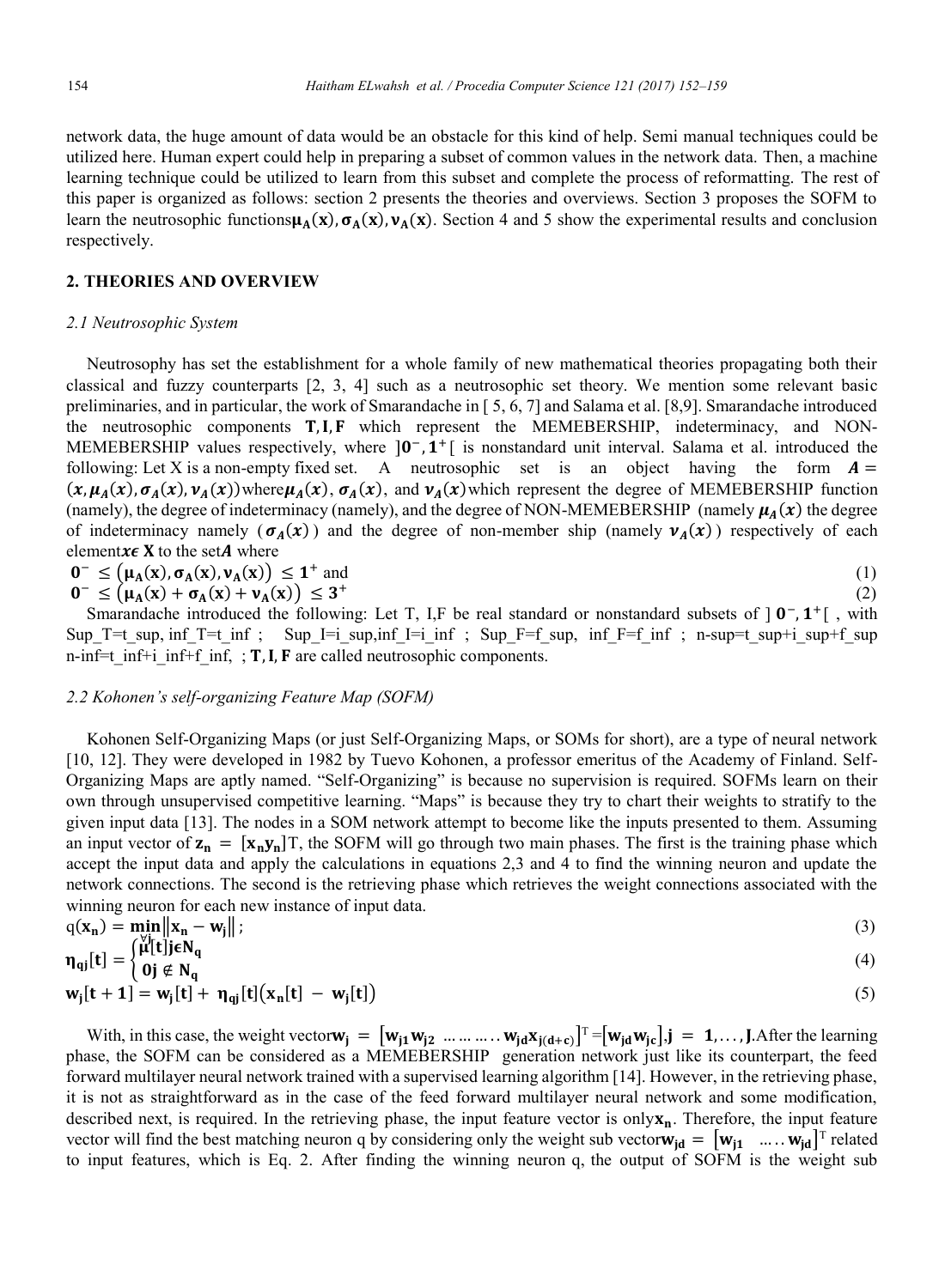vector  $w_{qc} = [w_{q(d+1)} \dots \dots \dots \dots w_{q(d+c)}]^T$  associated with the labeling information. Also, it is the neutrosophic MEMEBERSHIP generated by SOFM.

#### **3. DESIGNING SOFM for Modeling Neutrosophic Variables**

The SOFM used to identify the MEMEBERSHIP, NONMEMEBERSHIP and INDETERMINACY functions for the network features. The neurons in the SOM emulate the inputs applied to them to achieve the learning process. The topological relationships between input data are conserved when mapped to a SOFM network. This is a very important capability when inspect complex data. Fuzzy system [11] depends on the fuzzy variable to build the fuzzy rules and equations. SOFM was utilized in generating fuzzy MEMEBERSHIP function [21]. Because neutrosophic system depends partially on MEMEBERSHIP function, SOFM could be used to define neutrosophic MEMEBERSHIP function for the variables. Furthermore, SOM could be utilized to define both NONMEMEBERSHIP and INDETERMINACY functions to complete the neutrosophic variable modeling. The generation of neutrosophic MEMEBERSHIP function via SOFM has, so far been a two-step procedure [18]. The first step generates the proper clusters. Then, the neutrosophic MEMEBERSHIP function is generated according to the clusters in the first step. However, it is possible to integrate the two-step procedure and generate the neutrosophic MEMEBERSHIP function directly during the learning phase. The main idea is to augment the input feature vector with the class labeling information.

The focus of this research is on how SOFM could be used to handle neutrosophic information. Therefore, the information being associated is all neutrosophic variables. For the neutrosophic MEMEBERSHIP function, a key step in the proposed technique is to combine the input feature vector  $x_n = [x_{n1}x_{n2} \dots x_{nn}]$  with the vectory<sub>n</sub> =  $[y_{n1}y_{n2} \dots \dots \dots y_{nc}]^T$  Coding the subset labeling information of truth degrees. The dimensions of  $x_n$  and  $y_n$  are respectively, the number of input features d and the number of subset labels c. That is, a new vector  $z_n$  of dimension  $c + d$  is constructed according to  $z_n = [x_n y_n]$ <sup>T</sup>=  $[x_n \ 0]$ <sup>T</sup> +  $[0 \ y_n]$ <sup>T</sup>. In the learning phase, the newly constructed  $z_n$  will be the Input feature vector to SOFM. The weight updating as indicated by Eq.5. The procedure is the same for the neutrosophic NONMEMEBERSHIP function. Instead of the degree of truth, the  $z_n$  vector will hold the degree of falsity for different labels of the variable values.

According to the neutrosophic set definition, the MEMEBERSHIP, NONMEMEBERSHIP and INDETERMINACY functions are independent but with one condition which is provided in Eq. 2. The summation of the three values for a neutrosophic label should not exceed 3. Hence, the indeterminacy function could be defined by knowing the MEMEBERSHIP and NONMEMEBERSHIP function as follows.

$$
0^- - (\mu_A(x) + \sigma_A(x)) \le \nu_A(x) \le 3^+ - (\mu_A(x) + \sigma_A(x))
$$
\n(6)

Then the resulted INDETERMINACY function should be normalized to fit in the [0, 1] interval according to the second condition in Eq. 1. The algorithm of the proposed technique is illustrated as follows.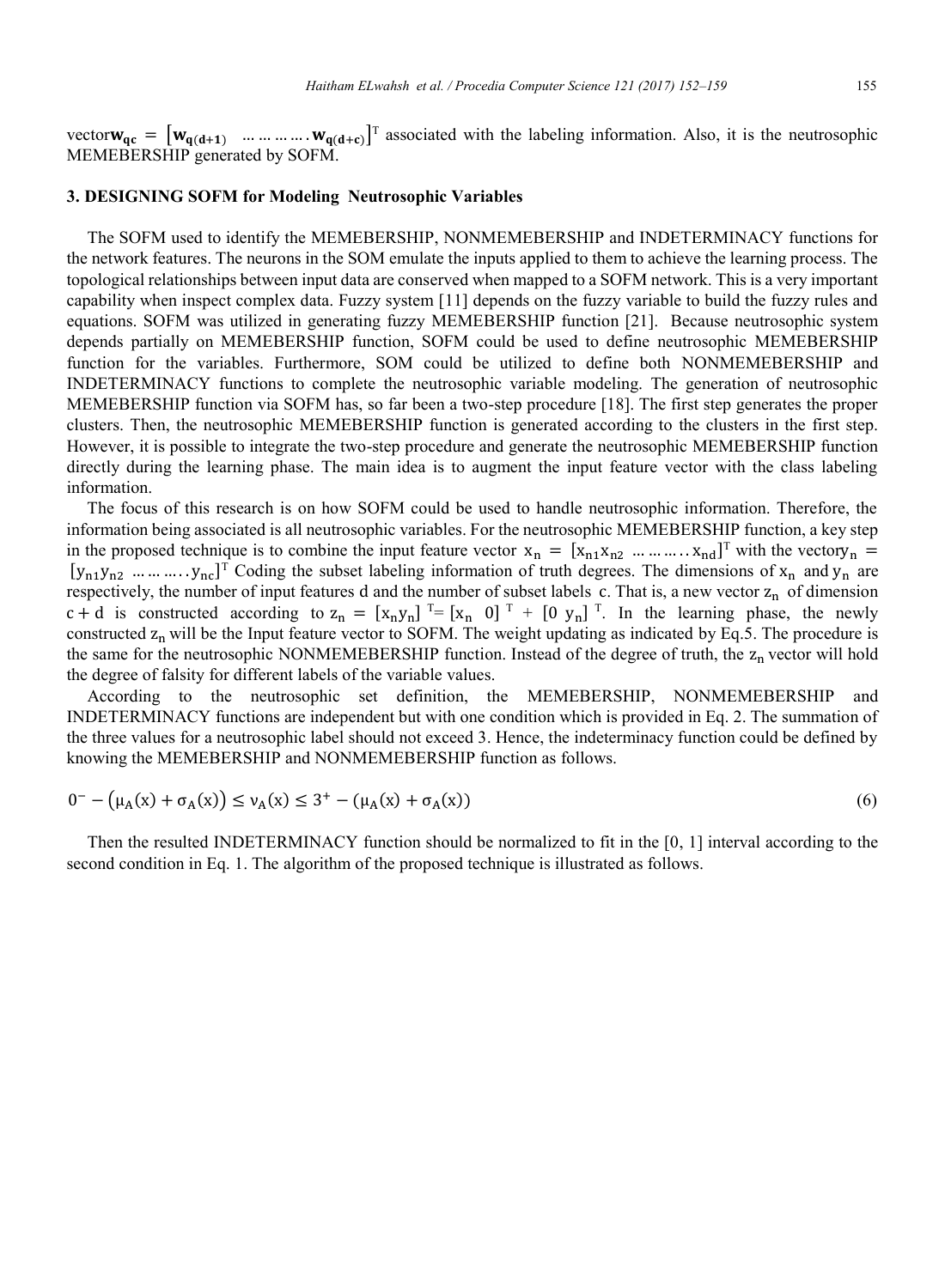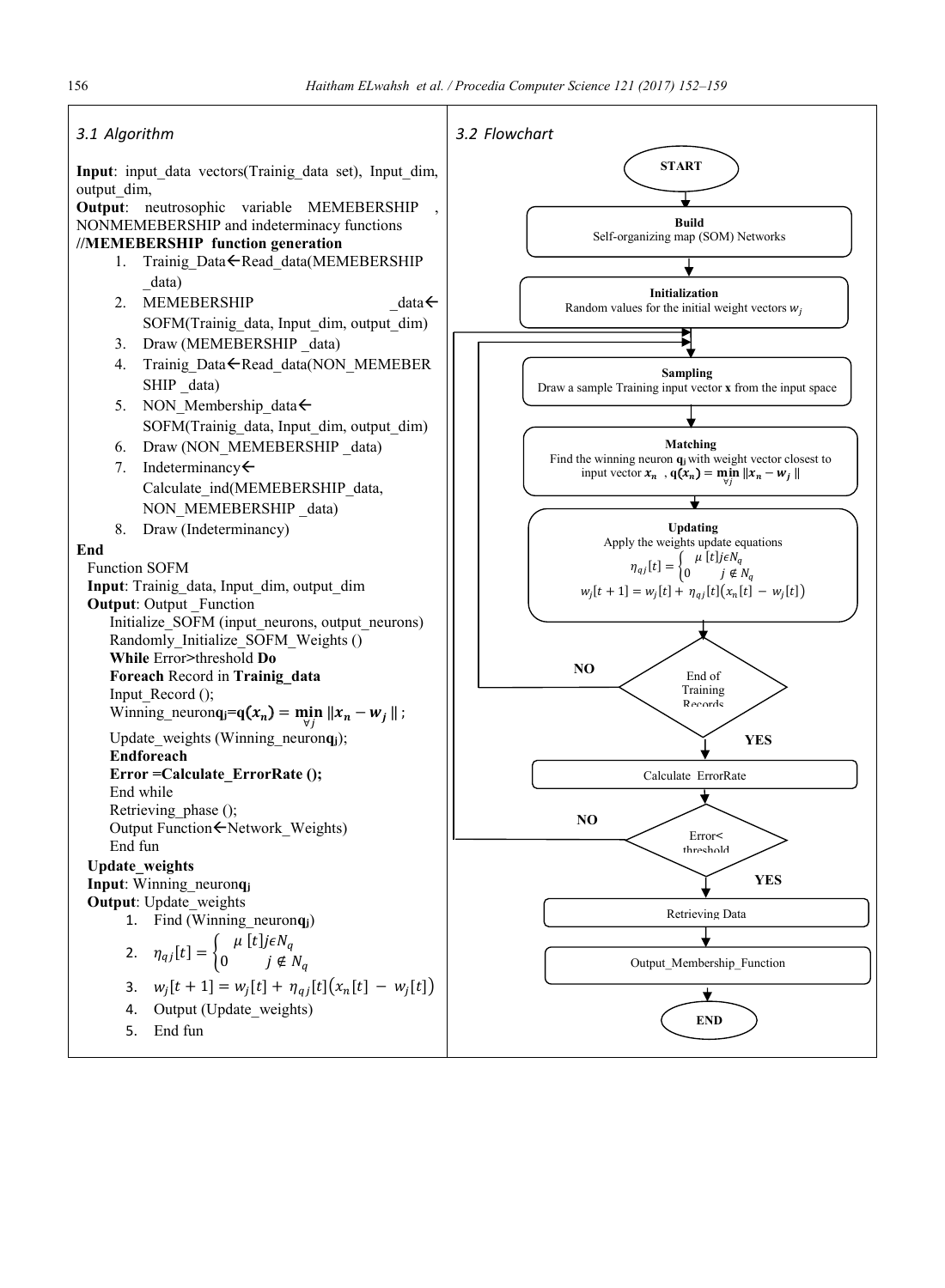# **4. Experimental Results**

The KDD-99 dataset's [23] connections are represented by 41 features; the features in Columns 2, 3, and 4 are the protocol type, the service type, and the flag. The value of the protocol type may be TCP, UDP, or ICMP; the service type could be one of the 65 different network services such as HTTP and PRIVATE; and the flag has 9 possible values such as SF or S0. After reducing KDD-99 features from each record, pre-processing will be done by reverse each feature from text or symbolic into numerical form. So for each text or symbolic an Integer code is assigned. As follow: Table 1. Numeric Values of KDD Features

| PROTOCOL TYPE | <b>FEATURE VALUE</b> | <b>SERVICE</b>   | <b>FEATUREVALUE</b> | FLAG           | <b>FEATUREVALUE</b> |
|---------------|----------------------|------------------|---------------------|----------------|---------------------|
|               |                      |                  |                     |                |                     |
| <b>TCP</b>    |                      | <b>HTTP</b>      |                     | <b>SF</b>      |                     |
| <b>UDP</b>    | 2                    | <b>PRIVATE</b>   | $\overline{2}$      | S <sub>0</sub> | 2                   |
| <b>ICMP</b>   | 3                    | FTP DATA         | 3                   | <b>REJ</b>     | 3                   |
|               |                      | <b>SMTP</b>      | 4                   | <b>RSTR</b>    | 4                   |
|               |                      | $\cdot$          | $\cdot$             | $\bullet$      | $\bullet$           |
|               |                      | $\bullet$        | $\bullet$           | $\bullet$      | $\cdot$             |
|               |                      | POP <sub>2</sub> | 65                  | S <sub>2</sub> | 9                   |

# *4.1. SOFM for Modeling neutrosophic variable*

The proposed technique is concerned by the pre-processing phase of the neutrosophic knowledge discovery system. Self-Organized Feature Maps (SOFM) are unsupervised artificial neural networks that were used to build fuzzy MEMEBERSHIP function, hence they could be utilized to define the neutrosophic variable as well. SOFMs capabilities to cluster inputs using self-adoption techniques have been utilized in generating neutrosophic functions for the subsets of the variables. The SOFM are used to define the MEMEBERSHIP, NONMEMEBERSHIP and INDETERMINACY functions of the KDD network attacks data available in the UCI machine learning repository for further processing in knowledge discovery. Our experimental Results Shows the features and their corresponding functions.

# SOM parameters

- Dimensions : Number of input dimensions: **3 inputs [ value, Normal, Up-normal]** Outputs :Neuron: 225 **neuron**
- Error rate threshold: **0.15**

Simulation

System features:

- Processor: Intel(R) Core (TM) i3-3227U CPU @ 1.90GHZ 1.90 GHZ
- Memory (RAM): 4.00 GB (3.87 GB usable)
- System type: 64-bit operating system, x64- based processor
- Windows edition: windows 8.1

SOFM program simulation is implemented by C#. Each feature from the KDD data will have three different files for MEMEBERSHIP, NONMEMEBERSHIP assumption values. These files are provided to the SOFM program to build the entire functions. The generated output file contains the values of elected neuron. The INDETERMINACY function is calculated from the MEMEBERSHIP and NONMEMEBERSHIP data according to Eq. 6. The INDETERMINACY function is further normalized to fit within the interval  $[0^-, 1^+]$ . The results graphs shown below figure 1, which indicate the relation of MEMEBERSHIP, NON-MEMEBERSHIP and INDETERMINACY FUNCTIONS. The graphical representation shows of the duration, dst\_bytes, hot, count and Srv\_serror\_rate variables from the KDD data set.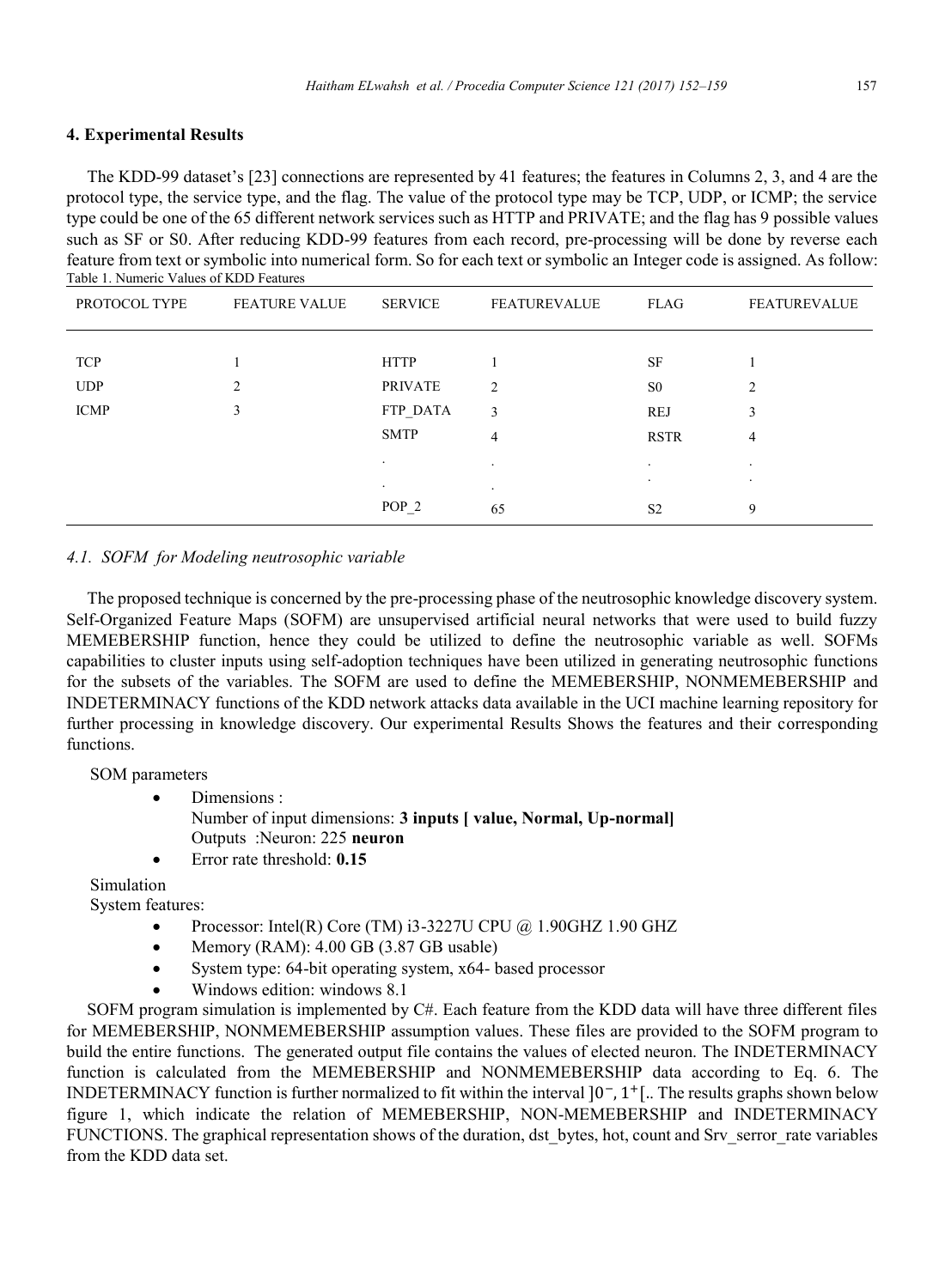

Fig.1 the relation of membership, non-membership and neutrosophic membership

The first figure for each variable represent the MEMBERSHIP function while the second figure represent the NON-MEMBERSHIP function. It is clear that the two figures are the complement of each other. The third figure is the INDTERMINACY function that fills the unknown gap left by the MEMBERSHIP and NON-MEMBERSHIP functions

#### **5. Conclusion and future work**

The MANET network suffers from uncertainty and ambiguity due to its nature of self-organizing in arbitrary and temporary network topologies without communication infrastructure. Hence, developing a system to handle this